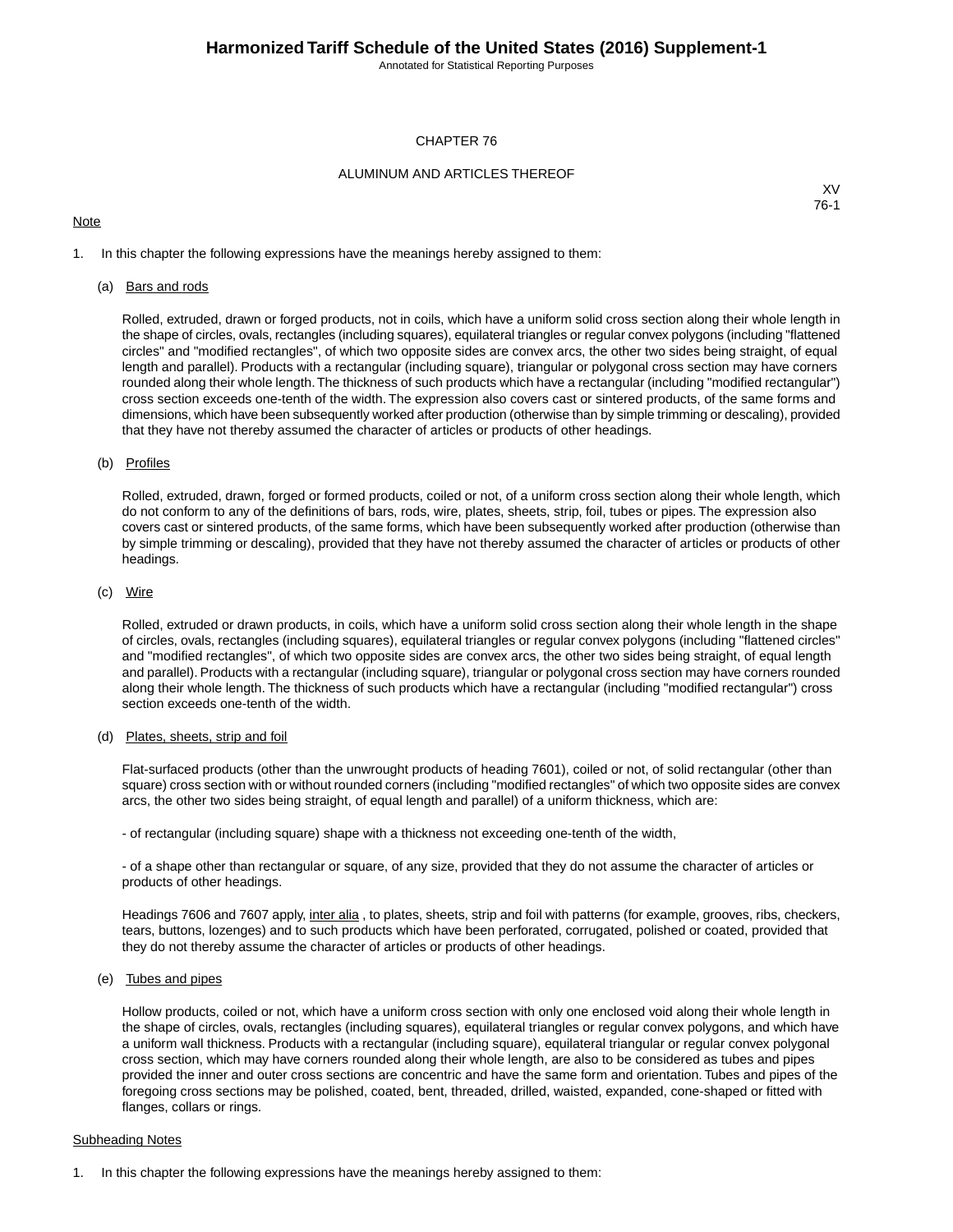Annotated for Statistical Reporting Purposes

Subheading Notes (con.) XV 76-2

(a) Aluminum, not alloyed

Metal containing by weight at least 99 percent of aluminum, provided that the content by weight of any other element does not exceed the limit specified in the following table:

|  | TABLE - Other elements |  |
|--|------------------------|--|
|--|------------------------|--|

| Element                              | Limiting content percent by<br>weight |
|--------------------------------------|---------------------------------------|
| $Fe + Si$ (iron plus silicon)        |                                       |
| Other elements <sup>(1)</sup> , each | $0.1^{(2)}$                           |

(1) Other elements are, for example, Cr, Cu, Mg, Mn, Ni, Zn.

 $^{(2)}$  Copper is permitted in a proportion greater than 0.1 percent but not more than 0.2 percent, provided that neither the chromium nor manganese content exceeds 0.05 percent.

#### (b) Aluminum alloys

Metallic substances in which aluminum predominates by weight over each of the other elements, provided that:

- (i) The content by weight of at least one of the other elements or of iron plus silicon taken together is greater than the limit specified in the foregoing table; or
- (ii) The total content by weight of such other elements exceeds 1 percent.
- 2. Notwithstanding the provisions of chapter note 1(c), for the purposes of subheading 7616.91 the term "wire" applies only to products, whether or not in coils, of any cross-sectional shape, of which no cross-sectional dimension exceeds 6 mm.

### Additional U.S. Note

1. For the purposes of heading 7608, the rate of duty "Free (C)" appearing in the "Special" subcolumn applies only to tubes and pipes with attached fittings, suitable for conducting gases or liquids.

### **Statistical Notes**

- l. For the purposes of this chapter, the term "aluminum vanadium master alloy" refers to aluminum alloys which contain by weight 20 percent or more of vanadium.
- 2. For the purposes of this chapter, the term "aluminum can stock" refers to sheets and strip in coils, of alloys of aluminum in which either manganese or magnesium is the predominant alloying element, not painted, over 0.175 mm but not over 0.432 mm in thickness, and over 254 mm in width, comprising "body stock and "lid stock" as specified below:
	- (a) The term "body stock" refers to aluminum can stock having manganese as the predominant alloying element and having a minimum tensile strength of 262 MPa; and
	- (b) The term "lid stock" refers to aluminum can stock having magnesium as the predominant alloying element and having a minimum tensile strength of 345 MPa.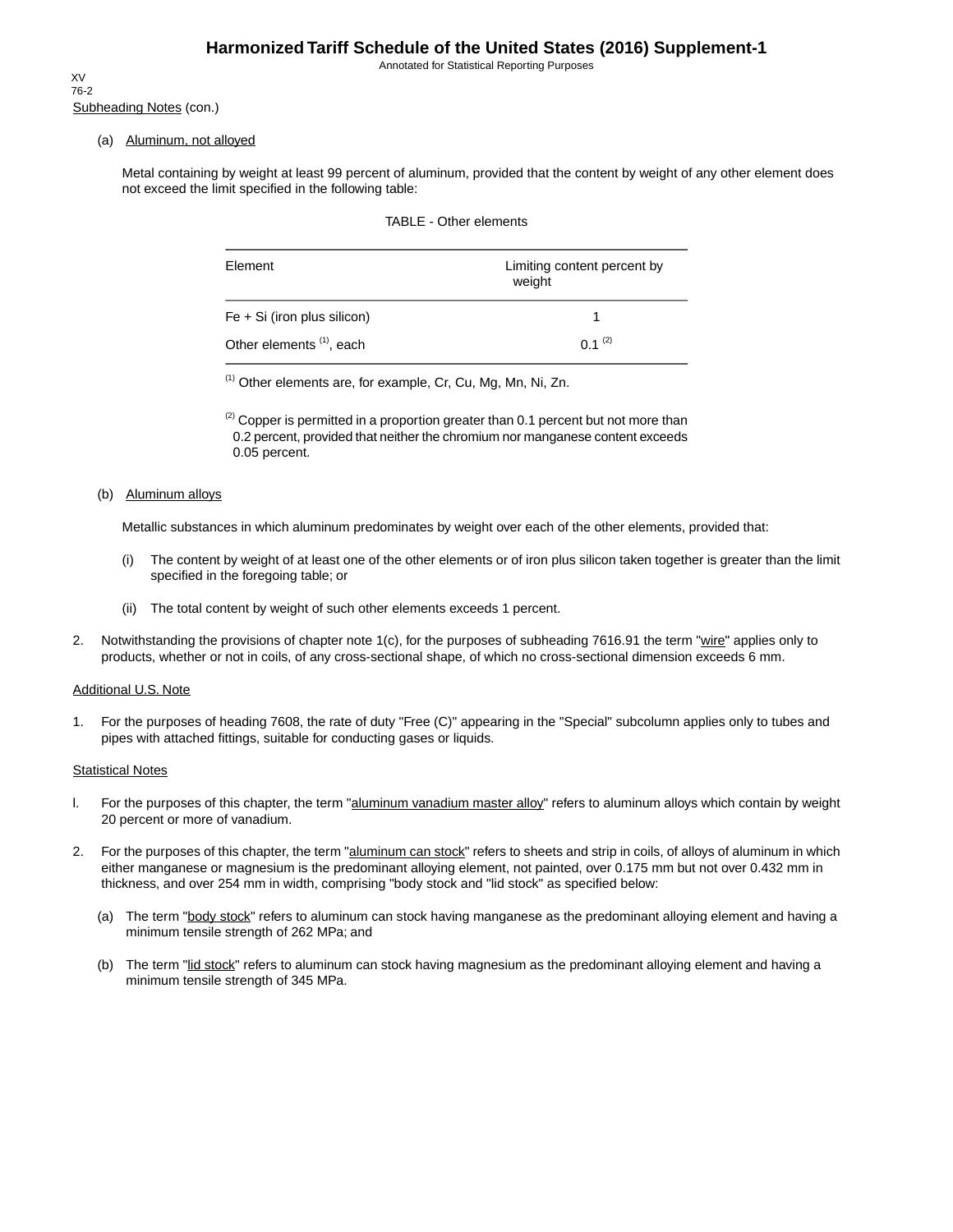Annotated for Statistical Reporting Purposes

| Heading/                         | Stat.       |                                                                                                                                                                      | Unit           |         | Rates of Duty                                                                                  |                |
|----------------------------------|-------------|----------------------------------------------------------------------------------------------------------------------------------------------------------------------|----------------|---------|------------------------------------------------------------------------------------------------|----------------|
| Subheading                       | Suf-<br>fix | <b>Article Description</b>                                                                                                                                           | of<br>Quantity | General | 1<br>Special                                                                                   | $\overline{2}$ |
|                                  |             |                                                                                                                                                                      |                |         |                                                                                                |                |
| 7601<br>7601.10<br>7601.10.30 00 |             | Unwrought aluminum:<br>Aluminum, not alloyed:<br>Of uniform cross section throughout its length, the least<br>cross-sectional dimension of which is not greater than |                |         | Free (A*, AU, BH,<br>CA, CL, CO, D, E,<br>IL, JO, KR, MA,<br>MX, OM, P, PA,<br>PE, SG)         | 18.5%          |
| 7601.10.60 00                    |             |                                                                                                                                                                      |                |         |                                                                                                | 11%            |
| 7601.20<br>7601.20.30 00         |             | Aluminum alloys:<br>Of uniform cross section throughout its length, the least<br>cross-sectional dimension of which is not greater than                              |                |         |                                                                                                |                |
|                                  |             | Other:                                                                                                                                                               | kg 2.6%        |         | Free (A, AU, BH,<br>CA, CL, CO, D, E,<br>IL, JO, KR, MA,<br>MX, OM, P, PA,<br>PE, SG)          | 18.5%          |
| 7601.20.60 00                    |             | Containing 25 percent or more by weight of                                                                                                                           |                |         |                                                                                                |                |
|                                  |             |                                                                                                                                                                      |                |         | Free (A+, AU, BH,<br>CA, CL, CO, D, E,<br>IL, JO, KR, MA,<br>MX, OM, P, PA,<br>PE, SG)         | 25%            |
| 7601.20.90                       |             |                                                                                                                                                                      |                | Free    |                                                                                                | 10.5%          |
|                                  | 30          |                                                                                                                                                                      |                |         |                                                                                                |                |
|                                  |             | Other:                                                                                                                                                               |                |         |                                                                                                |                |
|                                  | 45          | Of uniform circular cross section<br>throughout its length, not in coils kg                                                                                          |                |         |                                                                                                |                |
|                                  | 60          | Other, containing 0.03 percent or more by                                                                                                                            |                |         |                                                                                                |                |
|                                  |             | weight of lead (secondary aluminum) kg                                                                                                                               |                |         |                                                                                                |                |
|                                  |             | Other:                                                                                                                                                               |                |         |                                                                                                |                |
|                                  | 75          |                                                                                                                                                                      |                |         |                                                                                                |                |
|                                  | 90          |                                                                                                                                                                      |                |         |                                                                                                |                |
| 7602.00.00                       |             |                                                                                                                                                                      |                | Free    |                                                                                                | Free           |
|                                  | 30          |                                                                                                                                                                      |                |         |                                                                                                |                |
|                                  |             |                                                                                                                                                                      |                |         |                                                                                                |                |
|                                  | 90          | Other………………………………………………………………………                                                                                                                                     | . I kg         |         |                                                                                                |                |
| 7603                             |             | Aluminum powders and flakes:                                                                                                                                         |                |         |                                                                                                |                |
| 7603.10.00 00                    |             |                                                                                                                                                                      |                |         | Free (A, AU, BH,<br>CA, CL, CO, D, E,<br>IL, JO, MA, MX,<br>OM, P, PA, PE,<br>SG)<br>2.5% (KR) | 45%            |
| 7603.20.00 00                    |             |                                                                                                                                                                      |                |         | Free (A, AU, BH,<br>CA, CL, CO, D, E,<br>IL, JO, MA, MX,<br>OM, P, PA, PE,<br>SG)<br>1.9% (KR) | 11%            |
|                                  |             |                                                                                                                                                                      |                |         |                                                                                                |                |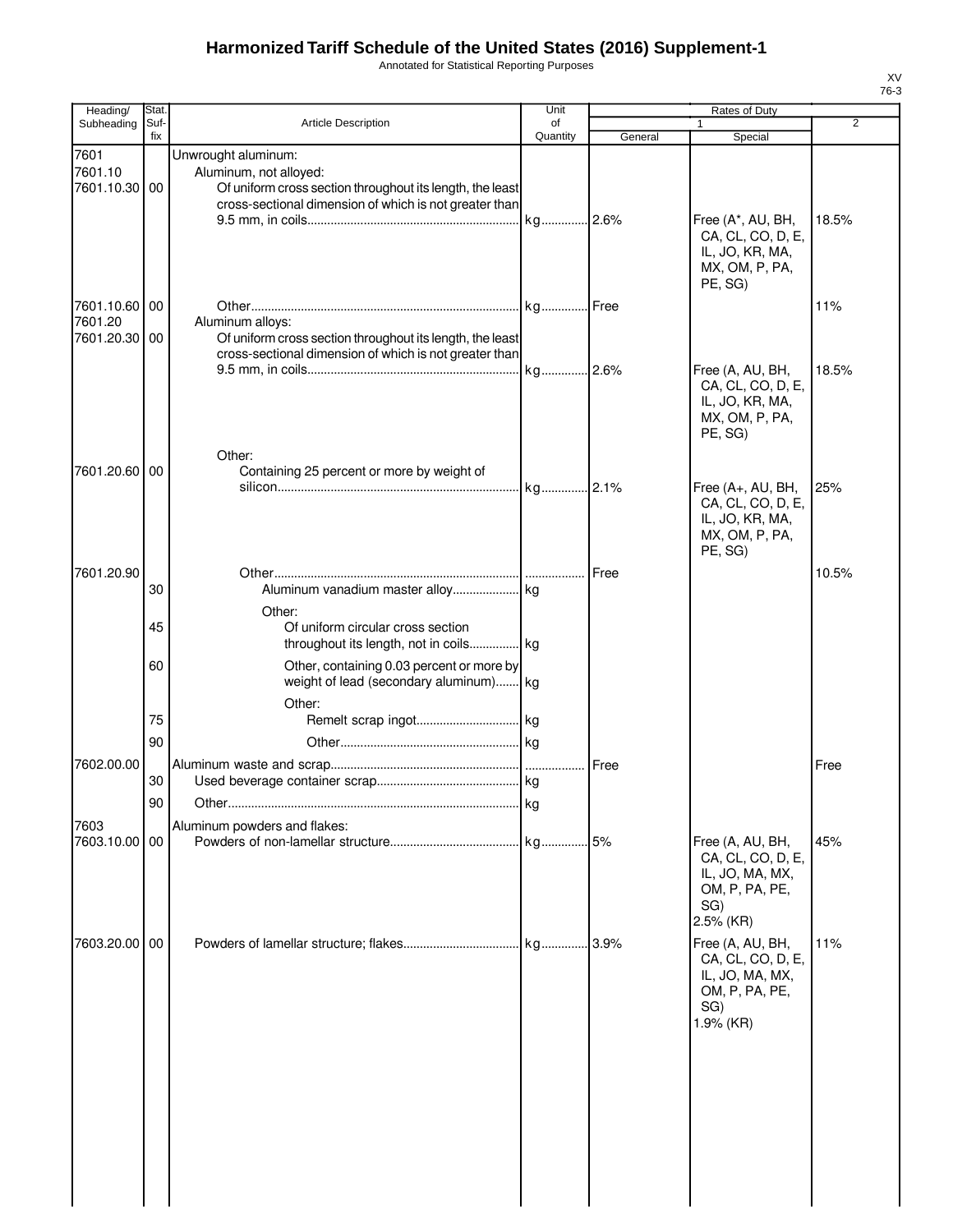Annotated for Statistical Reporting Purposes

| Heading/                 | Stat.       |                                                                | Unit           |         | Rates of Duty                                                                                  |       |
|--------------------------|-------------|----------------------------------------------------------------|----------------|---------|------------------------------------------------------------------------------------------------|-------|
| Subheading               | Suf-<br>fix | <b>Article Description</b>                                     | of<br>Quantity | General | 1<br>Special                                                                                   | 2     |
| 7604                     |             | Aluminum bars, rods and profiles:                              |                |         |                                                                                                |       |
| 7604.10                  |             | Of aluminum, not alloyed:                                      |                |         |                                                                                                |       |
| 7604.10.10 00            |             | Bars and rods:                                                 |                |         | Free (A, AU, BH,<br>CA, CL, CO, D, E,<br>IL, JO, MA, MX,<br>OM, P, PA, PE,<br>SG)<br>2.5% (KR) | 45%   |
| 7604.10.30               |             |                                                                |                | .12.6%  | Free (A*, AU, BH,<br>CA, CL, CO, D, E,<br>IL, JO, KR, MA,<br>MX, OM, P, PA,<br>PE, SG)         | 11%   |
|                          | 10          | With an outside diameter of less than 10                       |                |         |                                                                                                |       |
|                          | 50          | With an outside diameter of 10 mm or more kg                   |                |         |                                                                                                |       |
| 7604.10.50               |             |                                                                |                | 3%      | Free (A, AU, BH,<br>CA, CL, CO, D, E,<br>IL, JO, MA, MX,<br>OM, P, PA, PE,<br>SG)<br>1.5% (KR) | 13.5% |
|                          | 30          | With a maximum cross-sectional dimension of                    | .Ikg           |         |                                                                                                |       |
|                          | 60          | With a maximum cross-sectional dimension of                    |                |         |                                                                                                |       |
|                          |             |                                                                |                |         |                                                                                                |       |
| 7604.21.00 00            |             | Of aluminum alloys:                                            |                |         |                                                                                                | 15.5% |
|                          |             |                                                                |                |         | Free (A, AU, BH,<br>CA, CL, CO, D, E,<br>IL, JO, KR, MA,<br>MX, OM, P, PA,<br>PE, SG)          |       |
| 7604.29<br>7604.29.10 00 |             | Other:                                                         |                |         | Free (A, AU, BH,<br>CA, CL, CO, D, E,<br>IL, JO, MA, MX,<br>OM, P, PA, PE,<br>SG)<br>2.5% (KR) | 45%   |
|                          |             | Bars and rods:                                                 |                |         |                                                                                                |       |
| 7604.29.30               |             |                                                                |                |         | Free (A*, AU, BH,<br>CA, CL, CO, D, E,<br>IL, JO, KR, MA,<br>MX, OM, P, PA,<br>PE, SG)         | 11%   |
|                          | 10          | With an outside diameter of less than                          | kg             |         |                                                                                                |       |
|                          | 50          | With an outside diameter of 10 mm or                           | kg             |         |                                                                                                |       |
| 7604.29.50               |             |                                                                |                | 3%      | Free (A, AU, BH,<br>CA, CL, CO, D, E,<br>IL, JO, KR, MA,<br>MX, OM, P, PA,<br>PE, SG)          | 13.5% |
|                          | 30          | With a maximum cross-sectional<br>dimension of less than 10 mm | <b>kg</b>      |         |                                                                                                |       |
|                          | 60          | With a maximum cross-sectional                                 |                |         |                                                                                                |       |
|                          |             |                                                                |                |         |                                                                                                |       |
|                          |             |                                                                |                |         |                                                                                                |       |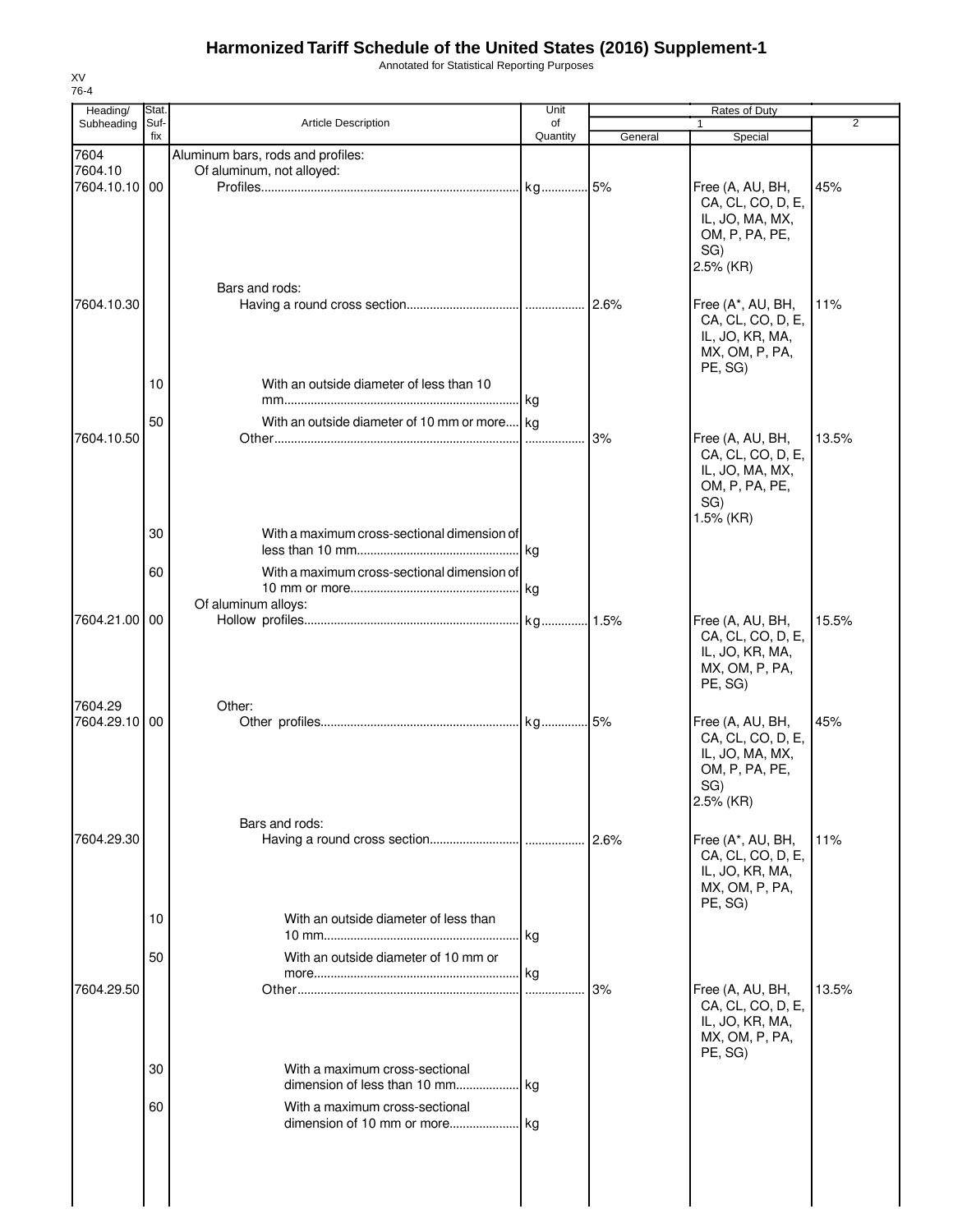Annotated for Statistical Reporting Purposes

| Heading/           | Stat.       |                                                                                               | Unit           |         | Rates of Duty                                                                                  |                |
|--------------------|-------------|-----------------------------------------------------------------------------------------------|----------------|---------|------------------------------------------------------------------------------------------------|----------------|
| Subheading         | Suf-<br>fix | Article Description                                                                           | of<br>Quantity | General | 1<br>Special                                                                                   | $\overline{2}$ |
| 7605<br>7605.11.00 |             | Aluminum wire:<br>Of aluminum, not alloyed:<br>Of which the maximum cross-sectional dimension |                | 2.6%    | Free (A*, AU, BH,<br>CA, CL, CO, D, E,<br>IL, JO, KR, MA,                                      | 11%            |
|                    | 30<br>90    | Of which the maximum cross-sectional dimension                                                |                |         | MX, OM, P, PA,<br>PE, SG)                                                                      |                |
| 7605.19.00 00      |             | Of aluminum alloys:                                                                           |                | .4.2%   | Free (A, AU, BH,<br>CA, CL, CO, D, E,<br>IL, JO, MA, MX,<br>OM, P, PA, PE,<br>SG)<br>2.1% (KR) | 25%            |
| 7605.21.00         |             | Of which the maximum cross-sectional dimension                                                |                | 2.6%    | Free (A*, AU, BH,<br>CA, CL, CO, D, E,<br>IL, JO, KR, MA,<br>MX, OM, P, PA,<br>PE, SG)         | 11%            |
|                    | 30<br>90    | Of which the maximum cross-sectional dimension                                                |                |         |                                                                                                |                |
| 7605.29.00 00      |             |                                                                                               |                | .4.2%   | Free (A, AU, BH,<br>CA, CL, CO, D, E,<br>IL, JO, MA, MX,<br>OM, P, PA, PE,<br>SG)<br>2.1% (KR) | 25%            |
|                    |             |                                                                                               |                |         |                                                                                                |                |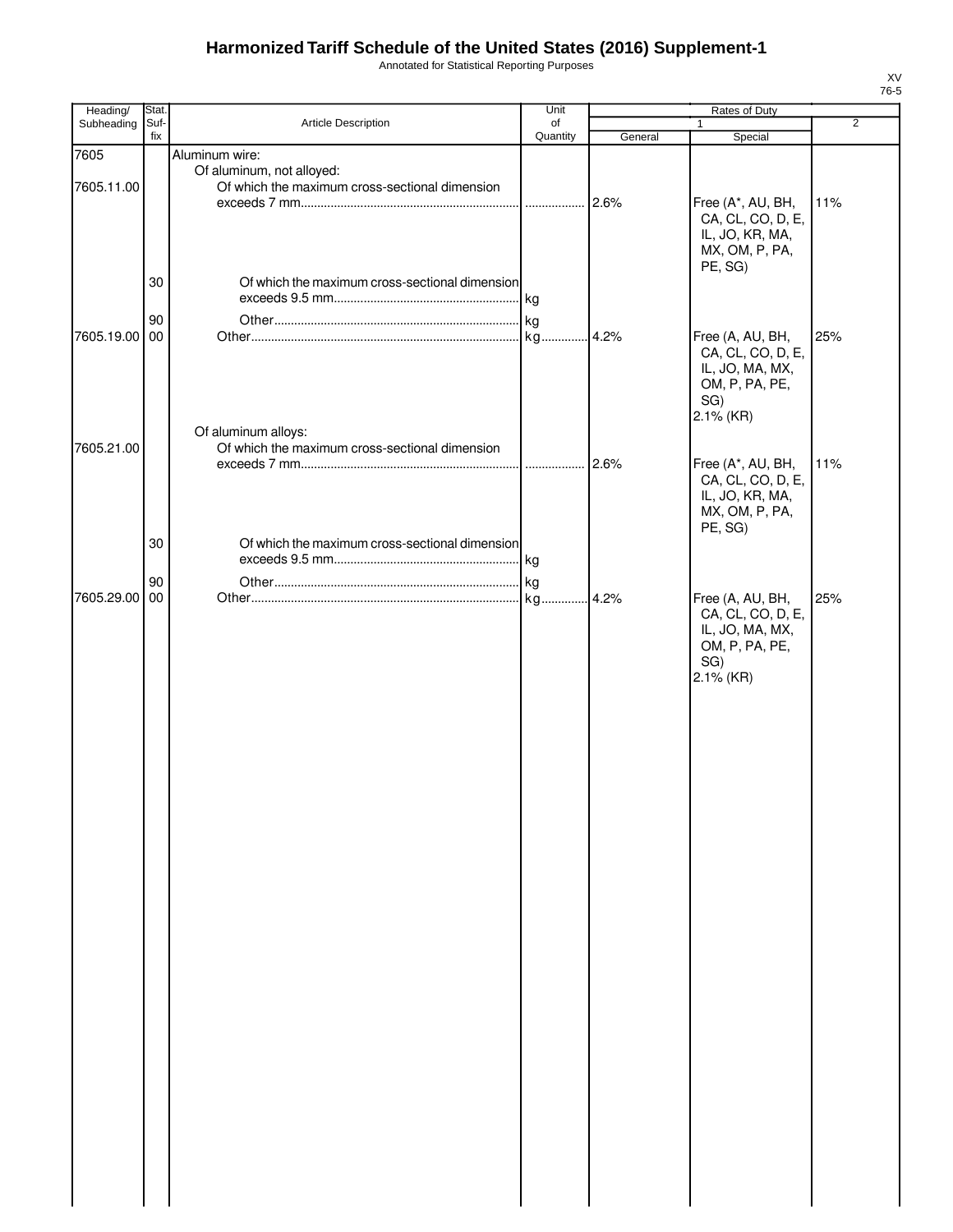Annotated for Statistical Reporting Purposes

| Heading/              | Stat.       |                                                                                | Unit           |         | Rates of Duty                                                                                  |                |
|-----------------------|-------------|--------------------------------------------------------------------------------|----------------|---------|------------------------------------------------------------------------------------------------|----------------|
| Subheading            | Suf-<br>fix | Article Description                                                            | of<br>Quantity | General | 1<br>Special                                                                                   | $\overline{2}$ |
| 7606                  |             | Aluminum plates, sheets and strip, of a thickness exceeding<br>$0.2$ mm:       |                |         |                                                                                                |                |
| 7606.11<br>7606.11.30 |             | Rectangular (including square):<br>Of aluminum, not alloyed:                   |                | 3%      | Free (A, AU, BH,                                                                               | 13.5%          |
|                       |             |                                                                                |                |         | CA, CL, CO, D, E,<br>IL, JO, KR, MA,<br>MX, OM, P, PA,<br>PE, SG)                              |                |
|                       | 30          | With a thickness of more than 6.3 mm kg                                        |                |         |                                                                                                |                |
| 7606.11.60 00         | 60          |                                                                                |                |         | Free (A, AU, BH,<br>CA, CL, CO, D, E,<br>IL, JO, KR, MA,<br>MX, OM, P, PA,<br>PE, SG)          | 9.5%           |
| 7606.12               |             | Of aluminum alloys:                                                            |                |         |                                                                                                |                |
| 7606.12.30            |             |                                                                                |                | 3%      | Free (A*, AU, BH,<br>CA, CL, CO, D, E,<br>IL, JO, KR, MA,<br>MX, OM, P, PA,<br>PE, SG)         | 13.5%          |
|                       | 30          | With a thickness of more than 6.3 mm kg<br>With a thickness of 6.3 mm or less: |                |         |                                                                                                |                |
|                       | 45          | Aluminum can stock:                                                            |                |         |                                                                                                |                |
|                       | 55          |                                                                                |                |         |                                                                                                |                |
|                       | 90          |                                                                                |                |         |                                                                                                |                |
| 7606.12.60            | 00          |                                                                                |                |         | Free (A, AU, BH,<br>CA, CL, CO, D, E,<br>IL, JO, MA, MX,<br>OM, P, PA, PE,<br>SG)<br>3.2% (KR) | 30%            |
|                       |             |                                                                                |                |         |                                                                                                |                |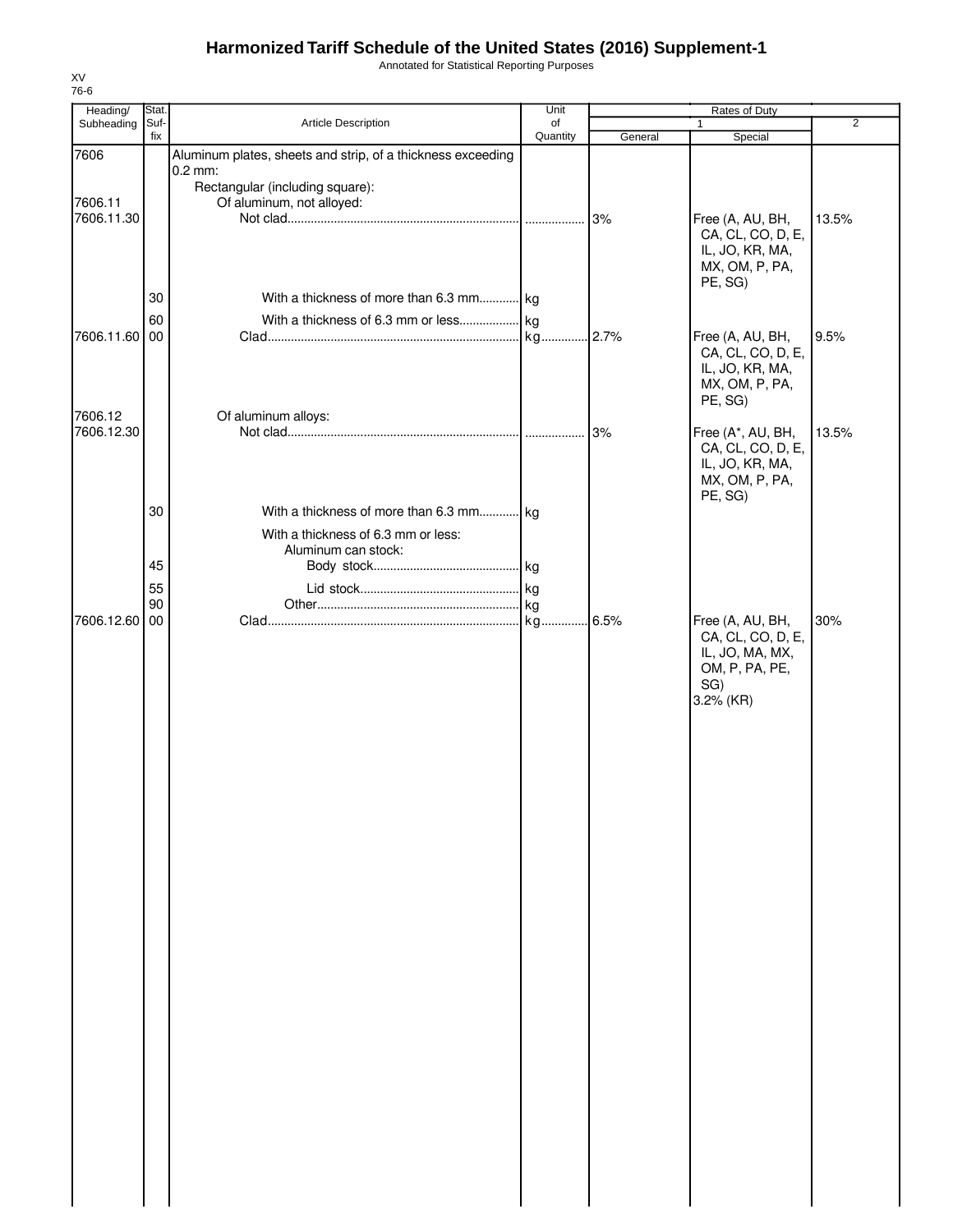Annotated for Statistical Reporting Purposes

| Heading/              | Stat.                |                                                                                                     | Unit               |         | Rates of Duty                                                                                  |       |
|-----------------------|----------------------|-----------------------------------------------------------------------------------------------------|--------------------|---------|------------------------------------------------------------------------------------------------|-------|
| Subheading            | Suf-<br>fix          | <b>Article Description</b>                                                                          | of<br>Quantity     | General | Special                                                                                        | 2     |
| 7606                  |                      | Aluminum plates, sheets and strip, of a thickness exceeding<br>$0.2$ mm (con.):                     |                    |         |                                                                                                |       |
| 7606.91<br>7606.91.30 |                      | Other:<br>Of aluminum, not alloyed:                                                                 |                    | 3%      | Free (A, AU, BH,<br>CA, CL, CO, D, E,<br>IL, JO, KR, MA,<br>MX, OM, P, PA,                     | 13.5% |
| 7606.91.60            | 30<br>60<br>75<br>90 | With a thickness of more than 6.3 mm:<br>With a thickness of 6.3 mm or less:                        | kg<br>1.1.1.1.1    | 2.7%    | PE, SG)<br>Free (A, AU, BH,<br>CA, CL, CO, D, E,<br>IL, JO, KR, MA,<br>MX, OM, P, PA,          | 9.5%  |
| 7606.92<br>7606.92.30 | 20<br>40<br>60<br>80 | With a thickness of more than 6.3 mm:<br>With a thickness of 6.3 mm or less:<br>Of aluminum alloys: | l kg<br>. kg<br>kg | 3%      | PE, SG)<br>Free (A, AU, BH,                                                                    | 13.5% |
| 7606.92.60            | 30<br>60<br>75<br>90 | With a thickness of more than 6.3 mm:<br>With a thickness of 6.3 mm or less:                        |                    | 6.5%    | CA, CL, CO, D, E,<br>IL, JO, MA, MX,<br>OM, P, PA, PE,<br>SG)<br>1.5% (KR)<br>Free (A, AU, BH, | 30%   |
|                       | 20<br>40<br>60<br>80 | With a thickness of more than 6.3 mm:<br>With a thickness of 6.3 mm or less:                        | kg<br>  kg         |         | CA, CL, CO, D, E,<br>IL, JO, MA, MX,<br>OM, P, PA, PE,<br>SG)<br>3.2% (KR)                     |       |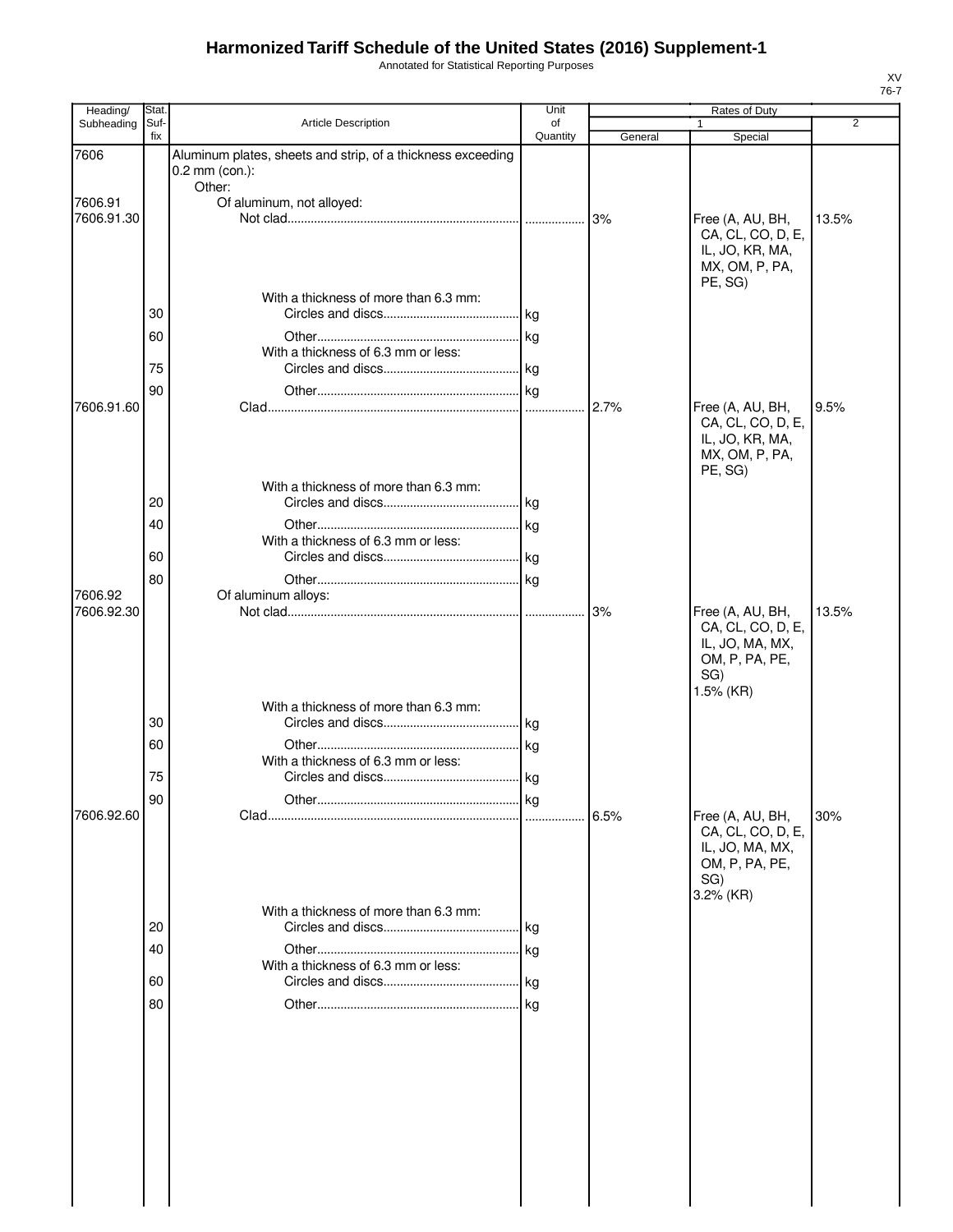Annotated for Statistical Reporting Purposes

| Heading/                 | <b>Stat</b> |                                                                                                                                                                                                                                     | Unit           |         | Rates of Duty                                                                                               |                |
|--------------------------|-------------|-------------------------------------------------------------------------------------------------------------------------------------------------------------------------------------------------------------------------------------|----------------|---------|-------------------------------------------------------------------------------------------------------------|----------------|
| Subheading               | Suf-<br>fix | <b>Article Description</b>                                                                                                                                                                                                          | of<br>Quantity | General | Special                                                                                                     | $\overline{2}$ |
| 7607<br>7607.11          |             | Aluminum foil (whether or not printed, or backed with paper,<br>paperboard, plastics or similar backing materials) of a<br>thickness (excluding any backing) not exceeding 0.2 mm:<br>Not backed:<br>Rolled but not further worked: |                |         |                                                                                                             |                |
| 7607.11.30 00            |             | Of a thickness not exceeding 0.15 mm:                                                                                                                                                                                               |                |         | Free (A, AU, BH,<br>CA, CL, CO, D, E,<br>IL, JO, KR, MA,<br>MX, OM, P, PA,<br>PE, SG)                       | 40%            |
| 7607.11.60 00            |             |                                                                                                                                                                                                                                     |                |         | Free (A, AU, BH,<br>CA, CL, CO, D, E,<br>IL, JO, MA, MX,<br>OM, P, PA, PE,<br>SG)                           | 40%            |
| 7607.11.90               |             |                                                                                                                                                                                                                                     |                | 3%      | 2.6% (KR)<br>Free (A, AU, BH,<br>CA, CL, CO, D, E,<br>IL, JO, MA, MX,<br>OM, P, PA, PE,<br>SG)<br>1.5% (KR) | 13.5%          |
|                          | 30<br>60    | Aluminum can stock:                                                                                                                                                                                                                 |                |         |                                                                                                             |                |
| 7607.19                  | 90          | Other:                                                                                                                                                                                                                              |                |         |                                                                                                             |                |
| 7607.19.10               | 00          |                                                                                                                                                                                                                                     |                |         | Free (A, AU, BH,<br>CA, CL, CO, D, E,<br>IL, JO, MA, MX,<br>OM, P, PA, PE,<br>SG)<br>2.6% (KR)              | 40%            |
| 7607.19.30 00            |             | Other:<br>Cut to shape, of a thickness not exceeding                                                                                                                                                                                | kg 5.7%        |         | Free (A, AU, BH,<br>CA, CL, CO, D, E,<br>IL, JO, MA, MX,<br>OM, P, PA, PE,<br>SG)                           | 45%            |
| 7607.19.60 00            |             |                                                                                                                                                                                                                                     |                | 3%      | 2.8% (KR)<br>Free (A, AU, BH,<br>CA, CL, CO, D, E,<br>IL, JO, MA, MX,<br>OM, P, PA, PE,<br>SG)<br>1.5% (KR) | 13.5%          |
| 7607.20<br>7607.20.10 00 |             | Backed:<br>Covered or decorated with a character, design, fancy                                                                                                                                                                     |                |         | Free (A, AU, BH,<br>CA, CL, CO, D, E,<br>IL, JO, MA, MX,<br>OM, P, PA, PE,<br>SG)<br>1.8% (KR)              | 22.5%          |
| 7607.20.50 00            |             |                                                                                                                                                                                                                                     | kg             | Free    |                                                                                                             | 23%            |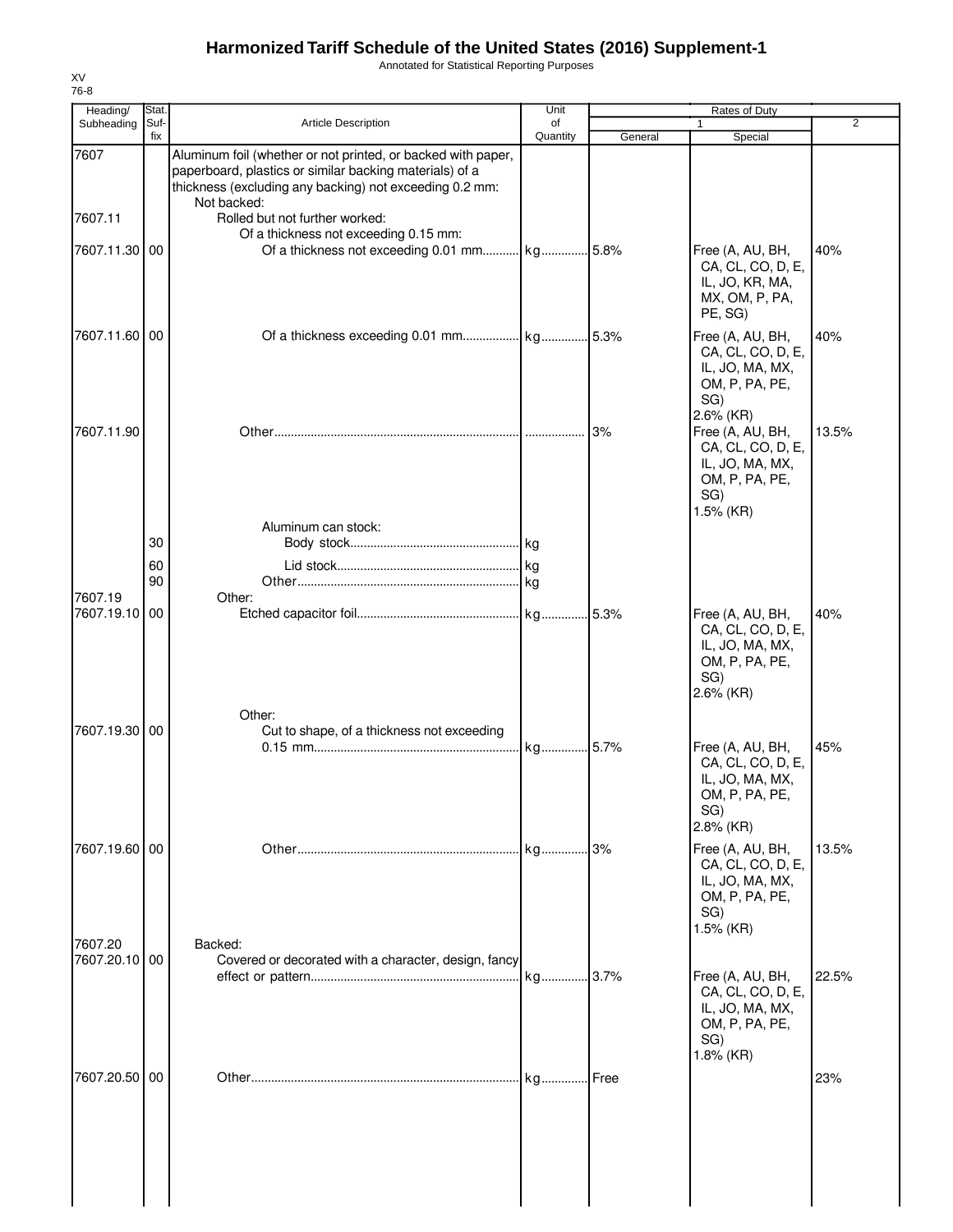Annotated for Statistical Reporting Purposes

| Heading/           | Stat.       |                                                                                                                                                                                                                                                                                                                                                                                                     | Unit           |         | Rates of Duty                                                                                               |                |
|--------------------|-------------|-----------------------------------------------------------------------------------------------------------------------------------------------------------------------------------------------------------------------------------------------------------------------------------------------------------------------------------------------------------------------------------------------------|----------------|---------|-------------------------------------------------------------------------------------------------------------|----------------|
| Subheading         | Suf-<br>fix | <b>Article Description</b>                                                                                                                                                                                                                                                                                                                                                                          | of<br>Quantity |         | $\mathbf{1}$                                                                                                | $\overline{2}$ |
|                    |             |                                                                                                                                                                                                                                                                                                                                                                                                     |                | General | Special                                                                                                     |                |
| 7608<br>7608.10.00 |             | Aluminum tubes and pipes:                                                                                                                                                                                                                                                                                                                                                                           |                | 5.7%    | Free (A, AU, B, BH, 145%<br>C, CA, CL, CO, D,                                                               |                |
|                    | 30          |                                                                                                                                                                                                                                                                                                                                                                                                     |                |         | E, IL, JO, MA, MX,<br>OM, P, PA, PE,<br>SG)<br>2.8% (KR) 1/                                                 |                |
|                    | 90          |                                                                                                                                                                                                                                                                                                                                                                                                     |                |         |                                                                                                             |                |
| 7608.20.00         |             |                                                                                                                                                                                                                                                                                                                                                                                                     |                |         | Free (A, AU, B, BH, 45%<br>C, CA, CL, CO, D,<br>E, IL, JO, MA, MX,<br>OM, P, PA, PE,<br>SG)<br>2.8% (KR) 1/ |                |
|                    | 30          |                                                                                                                                                                                                                                                                                                                                                                                                     |                |         |                                                                                                             |                |
|                    | 90          |                                                                                                                                                                                                                                                                                                                                                                                                     |                |         |                                                                                                             |                |
| 7609.00.00         |             | 00 Aluminum tube or pipe fittings (for example, couplings, elbows,                                                                                                                                                                                                                                                                                                                                  |                |         |                                                                                                             |                |
|                    |             |                                                                                                                                                                                                                                                                                                                                                                                                     |                |         | Free (A, AU, B, BH,<br>CA, CL, CO, D, E,<br>IL, JO, MA, MX,<br>OM, P, PA, PE,<br>SG)<br>2.8% (KR)           | 45%            |
| 7610               |             | Aluminum structures (excluding prefabricated buildings of<br>heading 9406) and parts of structures (for example, bridges<br>and bridge-sections, towers, lattice masts, roofs, roofing<br>frameworks, doors and windows and their frames and<br>thresholds for doors, balustrades, pillars and columns);<br>aluminum plates, rods, profiles, tubes and the like, prepared<br>for use in structures: |                |         |                                                                                                             |                |
| 7610.10.00         |             | Doors, windows and their frames and thresholds for                                                                                                                                                                                                                                                                                                                                                  |                |         |                                                                                                             |                |
|                    |             |                                                                                                                                                                                                                                                                                                                                                                                                     |                |         | Free (A, AU, BH,<br>CA, CL, CO, D, E,<br>IL, JO, KR, MA,<br>MX, OM, P, PA,<br>PE, SG)                       | 45%            |
|                    | 10          |                                                                                                                                                                                                                                                                                                                                                                                                     |                |         |                                                                                                             |                |
|                    | 20          |                                                                                                                                                                                                                                                                                                                                                                                                     |                |         |                                                                                                             |                |
|                    | 30          |                                                                                                                                                                                                                                                                                                                                                                                                     | kg             |         |                                                                                                             |                |
| 7610.90.00         |             |                                                                                                                                                                                                                                                                                                                                                                                                     |                |         | Free (A, AU, BH,<br>CA, CL, CO, D, E,<br>IL, JO, KR, MA,<br>MX, OM, P, PA,<br>PE, SG)                       | 45%            |
|                    | 20          | Sheet-metal roofing, siding, flooring, and roof guttering                                                                                                                                                                                                                                                                                                                                           |                |         |                                                                                                             |                |
|                    | 40          |                                                                                                                                                                                                                                                                                                                                                                                                     |                |         |                                                                                                             |                |
|                    | 60          | Other:                                                                                                                                                                                                                                                                                                                                                                                              | ka             |         |                                                                                                             |                |
|                    | 80          |                                                                                                                                                                                                                                                                                                                                                                                                     |                |         |                                                                                                             |                |
| 7611.00.00         |             | Aluminum reservoirs, tanks, vats and similar containers, for<br>any material (other than compressed or liquefied gas), of a<br>capacity exceeding 300 liters, whether or not lined or heat<br>insulated, but not fitted with mechanical or thermal                                                                                                                                                  |                | 2.6%    | Free (A, AU, BH,                                                                                            | 45%            |
|                    |             |                                                                                                                                                                                                                                                                                                                                                                                                     |                |         | CA, CL, CO, D, E,<br>IL, JO, KR, MA,<br>MX, OM, P, PA,<br>PE, SG)                                           |                |

1/ See additional U.S. note 1 to this chapter.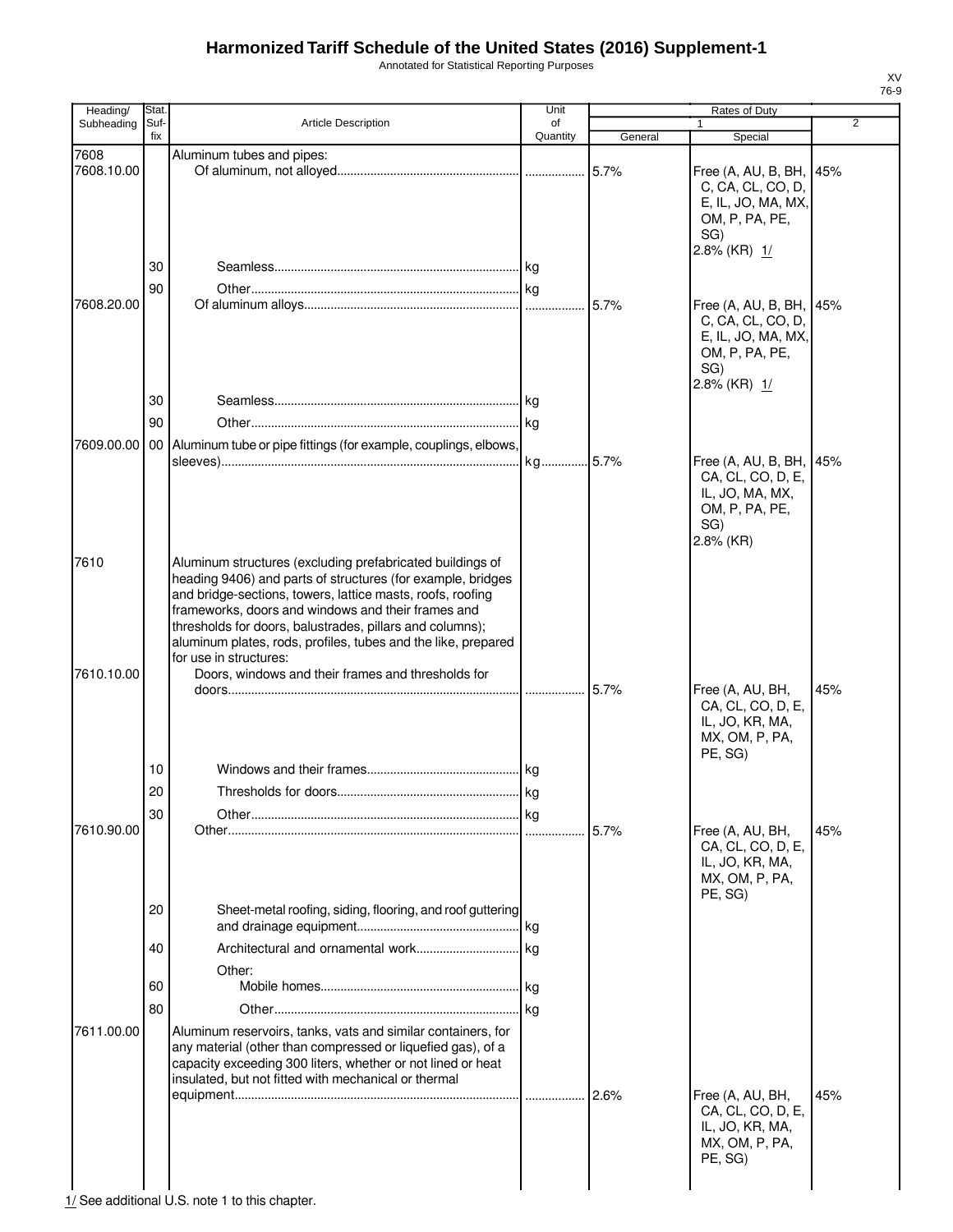Annotated for Statistical Reporting Purposes

| Heading/ Stat.<br>Subheading Suf- |        |                                                                                                                                                                                                                                                                        | Unit      |         | Rates of Duty |                |
|-----------------------------------|--------|------------------------------------------------------------------------------------------------------------------------------------------------------------------------------------------------------------------------------------------------------------------------|-----------|---------|---------------|----------------|
|                                   |        | Article Description                                                                                                                                                                                                                                                    | $\circ$ f |         | $\mathbf{1}$  | $\overline{2}$ |
| 7611.00.00<br>(con.)              | fix    | Aluminum reservoirs, tanks, vats and similar containers, for<br>any material (other than compressed or liquefied gas), of a<br>capacity exceeding 300 liters, whether or not lined or heat<br>insulated, but not fitted with mechanical or thermal equipment<br>(con.) | Quantity  | General | Special       |                |
|                                   | $30\,$ |                                                                                                                                                                                                                                                                        | No.       |         |               |                |
|                                   |        |                                                                                                                                                                                                                                                                        |           |         |               |                |
|                                   |        |                                                                                                                                                                                                                                                                        |           |         |               |                |
|                                   | 90     |                                                                                                                                                                                                                                                                        |           |         |               |                |
|                                   |        |                                                                                                                                                                                                                                                                        |           |         |               |                |
|                                   |        |                                                                                                                                                                                                                                                                        |           |         |               |                |
|                                   |        |                                                                                                                                                                                                                                                                        |           |         |               |                |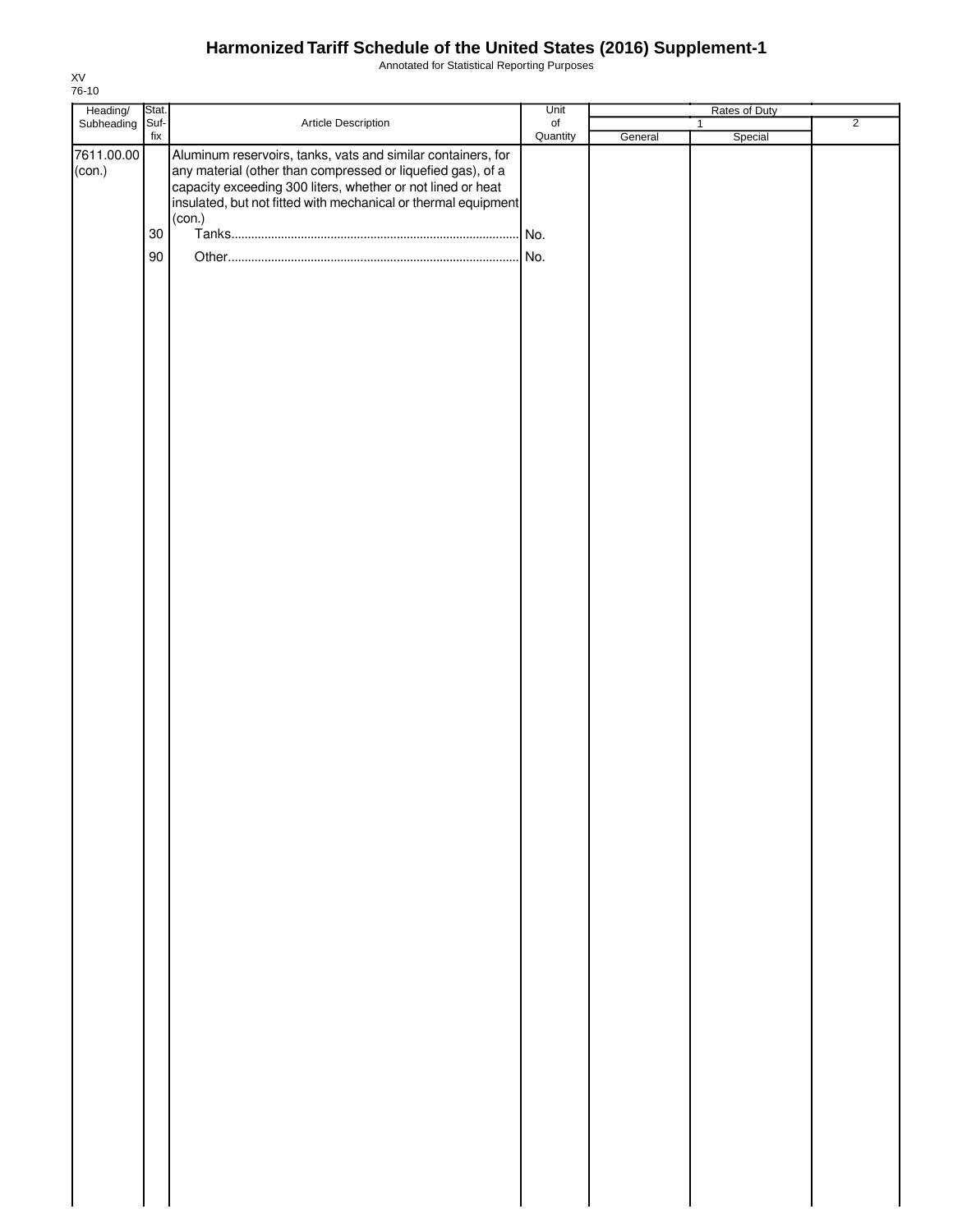Annotated for Statistical Reporting Purposes

| Heading/                 | Stat.       |                                                                                                                                                                                                                                                                                                                            | Unit           |               | Rates of Duty                                                                                 |                |
|--------------------------|-------------|----------------------------------------------------------------------------------------------------------------------------------------------------------------------------------------------------------------------------------------------------------------------------------------------------------------------------|----------------|---------------|-----------------------------------------------------------------------------------------------|----------------|
| Subheading               | Suf-<br>fix | <b>Article Description</b>                                                                                                                                                                                                                                                                                                 | of<br>Quantity | General       | Special                                                                                       | $\overline{2}$ |
| 7612<br>7612.10.00 00    |             | Aluminum casks, drums, cans, boxes and similar containers<br>(including rigid or collapsible tubular containers), for any<br>material (other than compressed or liquefied gas), of a capacity<br>not exceeding 300 liters, whether or not lined or heat insulated,<br>but not fitted with mechanical or thermal equipment: | No2.4%         |               | Free (A, AU, BH,<br>CA, CL, CO, D, E,<br>IL, JO, KR, MA,<br>MX, OM, P, PA,<br>PE, SG)         | 45%            |
| 7612.90<br>7612.90.10    |             | Other:                                                                                                                                                                                                                                                                                                                     |                | 5.7%          | Free (A, AU, BH,<br>CA, CL, CO, D, E,<br>IL, JO, KR, MA,<br>MX, OM, P, PA,<br>PE, SG)         | 45%            |
|                          | 30          | Cans of a capacity not exceeding 355 ml No.                                                                                                                                                                                                                                                                                |                |               |                                                                                               |                |
|                          | 60          | Cans of a capacity exceeding 355 ml but less than                                                                                                                                                                                                                                                                          | No.            |               |                                                                                               |                |
| 7612.90.50               | 90<br>00    |                                                                                                                                                                                                                                                                                                                            | No.<br>No      | <b>I</b> Free |                                                                                               | 25%            |
| 7613.00.00               |             | 00 Aluminum containers for compressed or liquefied gas                                                                                                                                                                                                                                                                     | No 5%          |               | Free (A, AU, BH,<br>CA, CL, CO, D, E,<br>IL, JO, KR, MA,<br>MX, OM, P, PA,<br>PE, SG)         | 25%            |
| 7614                     |             | Stranded wire, cables, plaited bands and the like, including<br>slings and similar articles, of aluminum, not electrically<br>insulated:                                                                                                                                                                                   |                |               |                                                                                               |                |
| 7614.10<br>7614.10.10 00 |             | With steel core:                                                                                                                                                                                                                                                                                                           |                |               | Free (A+, AU, BH,<br>CA, CL, CO, D, E,<br>IL, JO, KR, MA,<br>MX, OM, P, PA,<br>PE, SG)        | 35%            |
| 7614.10.50 00            |             | Fitted with fittings or made up into articles kg                                                                                                                                                                                                                                                                           |                | .4.9%         | Free (A*, AU, B, BH, 35%<br>CA, CL, CO, D, E,<br>IL, JO, KR, MA,<br>MX, OM, P, PA,<br>PE, SG) |                |
| 7614.90                  |             | Other:<br>Not fitted with fittings and not made up into articles:                                                                                                                                                                                                                                                          |                |               |                                                                                               |                |
| 7614.90.20 00            |             |                                                                                                                                                                                                                                                                                                                            | kg             | .4.9%         | Free (A*, AU, BH,<br>CA, CL, CO, D, E,<br>IL, JO, KR, MA,<br>MX, OM, P, PA,<br>PE, SG)        | 35%            |
| 7614.90.40 00            |             |                                                                                                                                                                                                                                                                                                                            | kg             | 4.9%          | Free (A+, AU, BH,<br>CA, CL, CO, D, E,<br>IL, JO, KR, MA,<br>MX, OM, P, PA,<br>PE, SG)        | 35%            |
| 7614.90.50 00            |             | Fitted with fittings or made up into articles kg                                                                                                                                                                                                                                                                           |                | 5.7%          | Free (A*, AU, B, BH, 45%<br>CA, CL, CO, D, E,<br>IL, JO, KR, MA,<br>MX, OM, P, PA,<br>PE, SG) |                |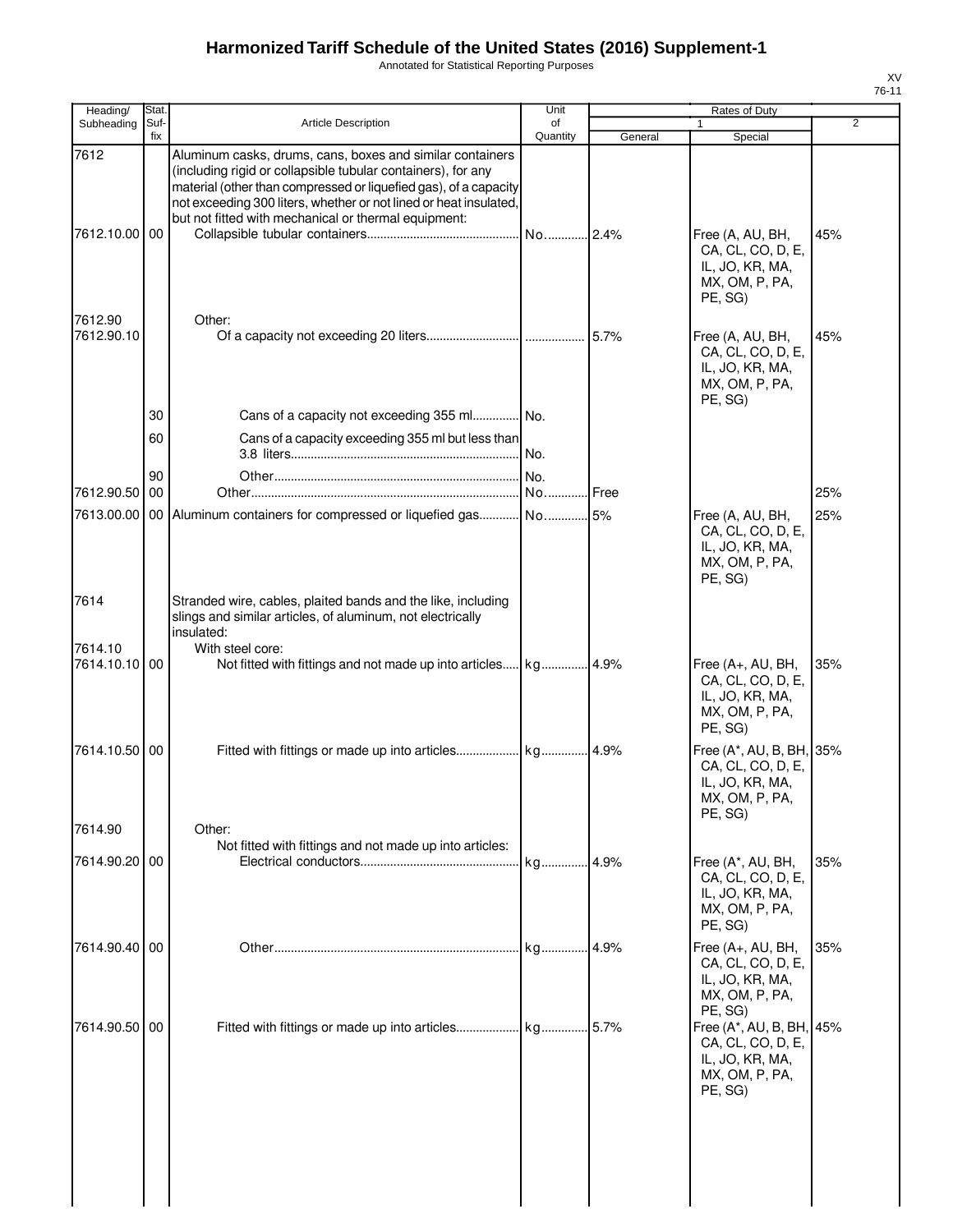Annotated for Statistical Reporting Purposes

| Heading/        | Stat. |                                                                                                                                                                                                                                                                                                                                              | Unit                         |         | Rates of Duty                                                                         |                |
|-----------------|-------|----------------------------------------------------------------------------------------------------------------------------------------------------------------------------------------------------------------------------------------------------------------------------------------------------------------------------------------------|------------------------------|---------|---------------------------------------------------------------------------------------|----------------|
| Subheading Suf- | fix   | Article Description                                                                                                                                                                                                                                                                                                                          | $_{\mathsf{of}}$<br>Quantity | General | $\mathbf{1}$<br>Special                                                               | $\overline{2}$ |
| 7615<br>7615.10 |       | Table, kitchen or other household articles and parts thereof,<br>of aluminum; pot scourers and scouring or polishing pads,<br>gloves and the like, of aluminum; sanitary ware and parts<br>thereof, of aluminum:<br>Table, kitchen or other household articles and parts thereof;<br>pot scourers and scouring or polishing pads, gloves and |                              |         |                                                                                       |                |
| 7615.10.11 00   |       | the like:<br>Pot scourers and scouring or polishing pads, gloves                                                                                                                                                                                                                                                                             |                              |         | Free (A, AU, BH,<br>CA, CL, CO, D, E,<br>IL, JO, KR, MA,<br>MX, OM, P, PA,<br>PE, SG) | 45.5%          |
|                 |       |                                                                                                                                                                                                                                                                                                                                              |                              |         |                                                                                       |                |
|                 |       |                                                                                                                                                                                                                                                                                                                                              |                              |         |                                                                                       |                |
|                 |       |                                                                                                                                                                                                                                                                                                                                              |                              |         |                                                                                       |                |
|                 |       |                                                                                                                                                                                                                                                                                                                                              |                              |         |                                                                                       |                |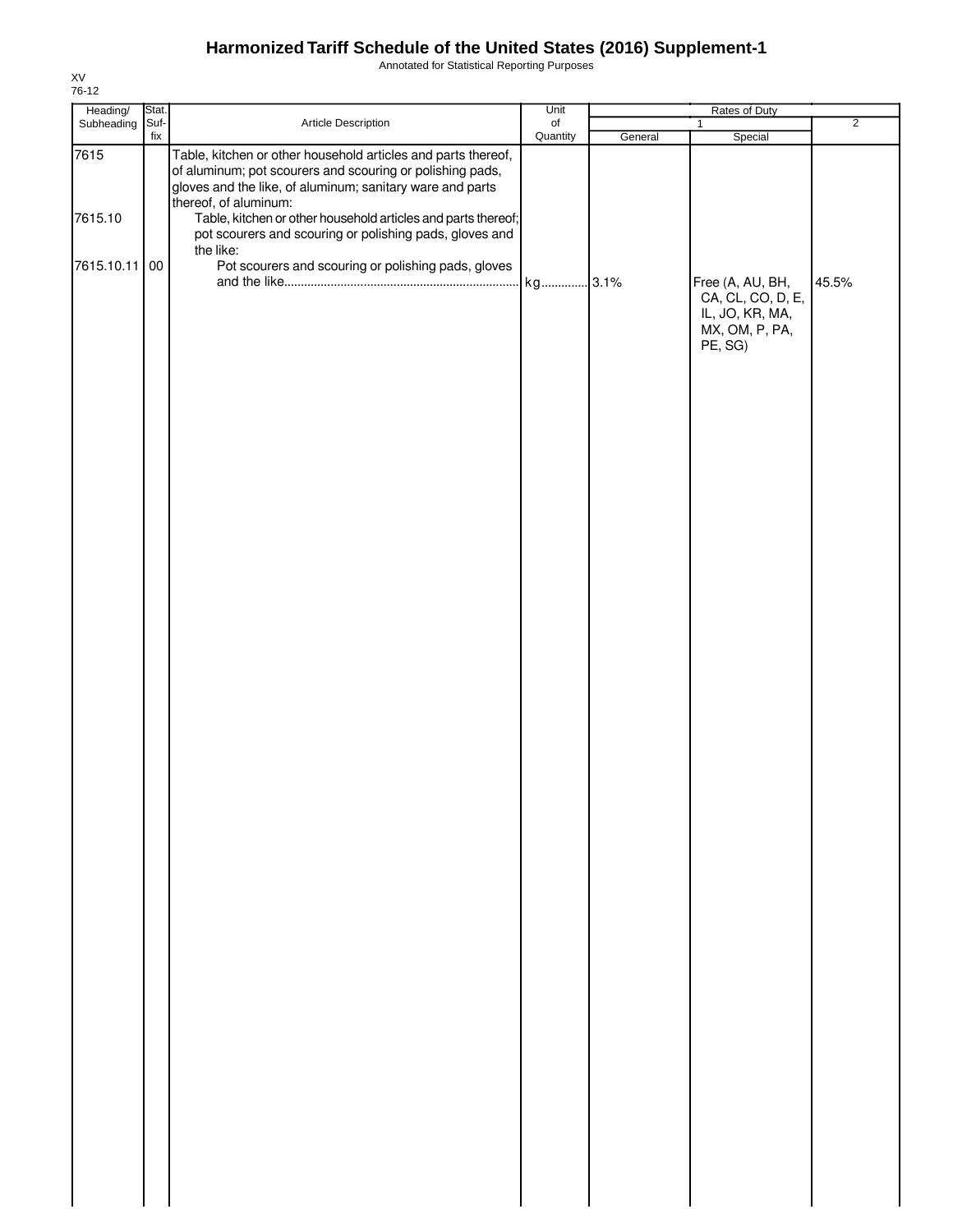Annotated for Statistical Reporting Purposes

| Heading/                                       | Stat.          |                                                                                                                                                                                                                                                                                                                                                                                                                                                                                  | Unit                          |         | Rates of Duty                                                                          |                |
|------------------------------------------------|----------------|----------------------------------------------------------------------------------------------------------------------------------------------------------------------------------------------------------------------------------------------------------------------------------------------------------------------------------------------------------------------------------------------------------------------------------------------------------------------------------|-------------------------------|---------|----------------------------------------------------------------------------------------|----------------|
| Subheading                                     | Suf-<br>fix    | <b>Article Description</b>                                                                                                                                                                                                                                                                                                                                                                                                                                                       | of<br>Quantity                | General | 1<br>Special                                                                           | $\overline{2}$ |
| 7615 (con.)<br>7615.10<br>(con.)<br>7615.10.20 |                | Table, kitchen or other household articles and parts thereof,<br>of aluminum; pot scourers and scouring or polishing pads,<br>gloves and the like, of aluminum; sanitary ware and parts<br>thereof, of aluminum: (con.)<br>Table, kitchen or other household articles and parts thereof;<br>pot scourers and scouring or polishing pads, gloves and<br>the like: (con.)<br>Other:<br>Cooking and kitchen ware<br>Enameled or glazed or containing nonstick<br>interior finishes: |                               | 3.1%    | Free (A, AU, BH,                                                                       | 45.5%          |
|                                                | 15<br>25       | Bakeware (cookware not suitable for                                                                                                                                                                                                                                                                                                                                                                                                                                              | kg<br>No.<br>kg               |         | CA, CL, CO, D, E,<br>IL, JO, KR, MA,<br>MX, OM, P, PA,<br>PE, SG)                      |                |
| 7615.10.30                                     | 15<br>25       | Bakeware (cookware not suitable for                                                                                                                                                                                                                                                                                                                                                                                                                                              | No.<br>kg<br>No.              | 3.1%    | Free (A*, AU, BH,<br>CA, CL, CO, D, E,<br>IL, JO, KR, MA,<br>MX, OM, P, PA,<br>PE, SG) | 45.5%          |
| 7615.10.50                                     |                | Not enameled or glazed and not containing<br>nonstick interior finishes:                                                                                                                                                                                                                                                                                                                                                                                                         | kg                            | 3.1%    | Free (A, AU, BH,<br>CA, CL, CO, D, E,<br>IL, JO, KR, MA,<br>MX, OM, P, PA,             | 45.5%          |
| 7615.10.71                                     | 20<br>40       | Bakeware (cookware not suitable for                                                                                                                                                                                                                                                                                                                                                                                                                                              | kg<br>No.<br>kg               | 3.1%    | PE, SG)<br>Free (A, AU, BH,                                                            | 45.5%          |
|                                                | 35<br>55<br>60 | Cookware:<br>Bakeware (cookware not suitable                                                                                                                                                                                                                                                                                                                                                                                                                                     | No.<br>kg<br>No.<br>kg<br>No. |         | CA, CL, CO, D, E,<br>IL, JO, KR, MA,<br>MX, OM, P, PA,<br>PE, SG)                      |                |
| 7615.10.91                                     | 00             |                                                                                                                                                                                                                                                                                                                                                                                                                                                                                  | kg<br>kg.                     | .3.1%   | Free (A, AU, BH,<br>CA, CL, CO, D, E,<br>IL, JO, KR, MA,<br>MX, OM, P, PA,<br>PE, SG)  | 45.5%          |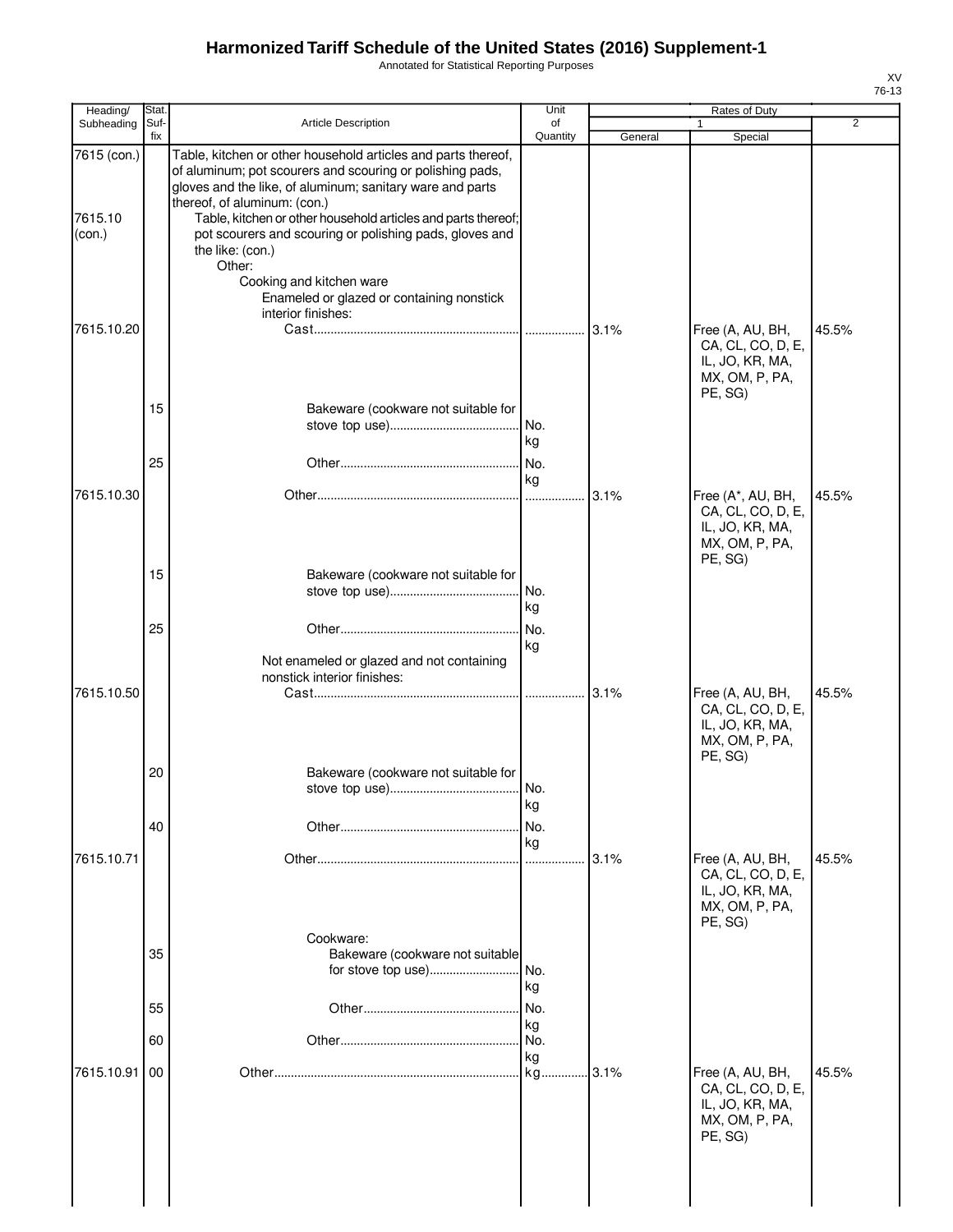Annotated for Statistical Reporting Purposes

| Heading/                     | Stat.       |                                                                                                                                                                                                                         | Unit           |         |                                                                                              |                |
|------------------------------|-------------|-------------------------------------------------------------------------------------------------------------------------------------------------------------------------------------------------------------------------|----------------|---------|----------------------------------------------------------------------------------------------|----------------|
| Subheading                   | Suf-<br>fix | Article Description                                                                                                                                                                                                     | of<br>Quantity | General | Special                                                                                      | $\overline{2}$ |
| 7615 (con.)<br>7615.20.00 00 |             | Table, kitchen or other household articles and parts thereof,<br>of aluminum; pot scourers and scouring or polishing pads,<br>gloves and the like, of aluminum; sanitary ware and parts<br>thereof, of aluminum: (con.) |                |         | Free (A, AU, BH,<br>CA, CL, CO, D, E,<br>IL, JO, KR, MA,<br>MX, OM, P, PA,<br>PE, SG)        | 45.5%          |
| 7616<br>7616.10              |             | Other articles of aluminum:<br>Nails, tacks, staples (other than those of heading 8305),<br>screws, bolts, nuts, screw hooks, rivets, cotters, cotter<br>pins, washers and similar articles:                            |                |         |                                                                                              |                |
| 7616.10.10 00                |             |                                                                                                                                                                                                                         |                |         | Free (A, AU, BH,<br>CA, CL, CO, D, E,<br>IL, JO, KR, MA,<br>MX, OM, P, PA,<br>PE, SG)        | 45%            |
| 7616.10.30 00                |             |                                                                                                                                                                                                                         |                |         | Free (A, AU, B, BH, 45%<br>CA, CL, CO, D, E,<br>IL, JO, KR, MA,<br>MX, OM, P, PA,<br>PE, SG) |                |
| 7616.10.50 00                |             |                                                                                                                                                                                                                         |                |         | Free (A, AU, B, BH, 45%<br>CA, CL, CO, D, E,<br>IL, JO, KR, MA,<br>MX, OM, P, PA,<br>PE, SG) |                |
| 7616.10.70                   |             | Other:<br>Having shanks, threads or holes over 6 mm in                                                                                                                                                                  |                | 5.5%    | Free (A, AU, B, BH, 45%<br>CA, CL, CO, D, E,<br>IL, JO, KR, MA,<br>MX, OM, P, PA,            |                |
|                              | 30          |                                                                                                                                                                                                                         |                |         | PE, SG)                                                                                      |                |
| 7616.10.90                   | 90          |                                                                                                                                                                                                                         |                | 6%      | Free (A, AU, B, BH, 45%<br>CA, CL, CO, D, E,<br>IL, JO, KR, MA,<br>MX, OM, P, PA,<br>PE, SG) |                |
|                              | 30          |                                                                                                                                                                                                                         |                |         |                                                                                              |                |
|                              | 90          |                                                                                                                                                                                                                         |                |         |                                                                                              |                |